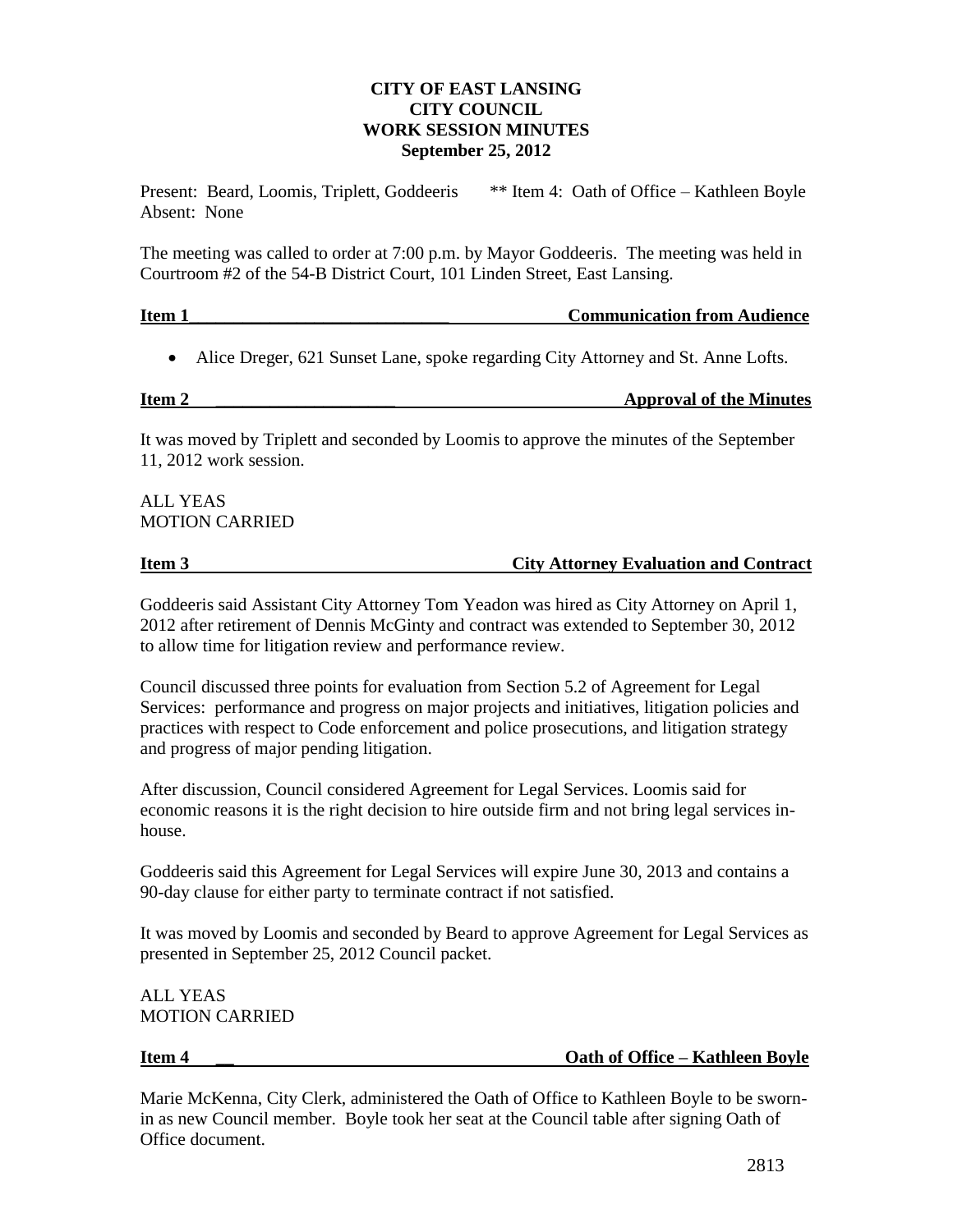Bob Tresize, President/CEO of LEAP (Lansing Economic Area Partnership), updated Council and answered questions regarding a regional project concept for redevelopment of former Red Cedar golf course and surrounding properties on Michigan Avenue.

### **Item 6 Financial Software System Financing**

Mary Haskell, Finance Director, briefed Council and answered questions on a resolution approving financing under Public Act No. 99 for financial software purchase in an amount not to exceed \$550,000.

Goddeeris said this item will be on Council consent agenda next week.

Mary Haskell, Finance Director; Todd Sneathen, Director of Public Works and Environmental Services; and Tim Dempsey, Director of Planning, Building, and Development, briefed Council and answered questions on a Notice of Intent to Issue and Sell General Obligation Capital Improvement Bonds in an amount not to exceed \$1.7 million to finance upgrades in existing infrastructure.

Goddeeris said this item will be on Council agenda next week.

| eπ<br>. . |  |
|-----------|--|
|-----------|--|

**MDOT Cost Sharing Agreement** 

Todd Sneathen, Director of Public Works and Environmental Services, briefed Council and answered questions on a contract with MDOT (Michigan Department of Transportation) to install concrete sidewalk on both north and south sides of Lake Lansing Road to connect to proposed bridge improvements.

Goddeeris said this will be on Council consent agenda next week.

| em<br>г |  |
|---------|--|
|         |  |

### **IMDEQ S2 Grant Application**

Todd Sneathen, Director of Public Works and Environmental Services, briefed Council and answered questions on submission of MDEQ (Michigan Department of Environmental Quality) S2 grant for reimbursement of sewer televising work as part of Wastewater Treatment Plant interceptor project and Kalamazoo Street reconstruction scheduled for next summer.

Goddeeris said resolution of support will be on Council agenda next week.

### **Item 10 WWTP Biosolids Hauling Contract**

Todd Sneathen, Director of Public Works and Environmental Services, briefed Council and answered questions on bids and recommendation for contract award to Granger Container Service for hauling and disposal of biosolids from WWTP (Wastewater Treatment Plant).

Goddeeris said this item will be on Council agenda next week.

### **Item 5 Capital Gateway Project Update**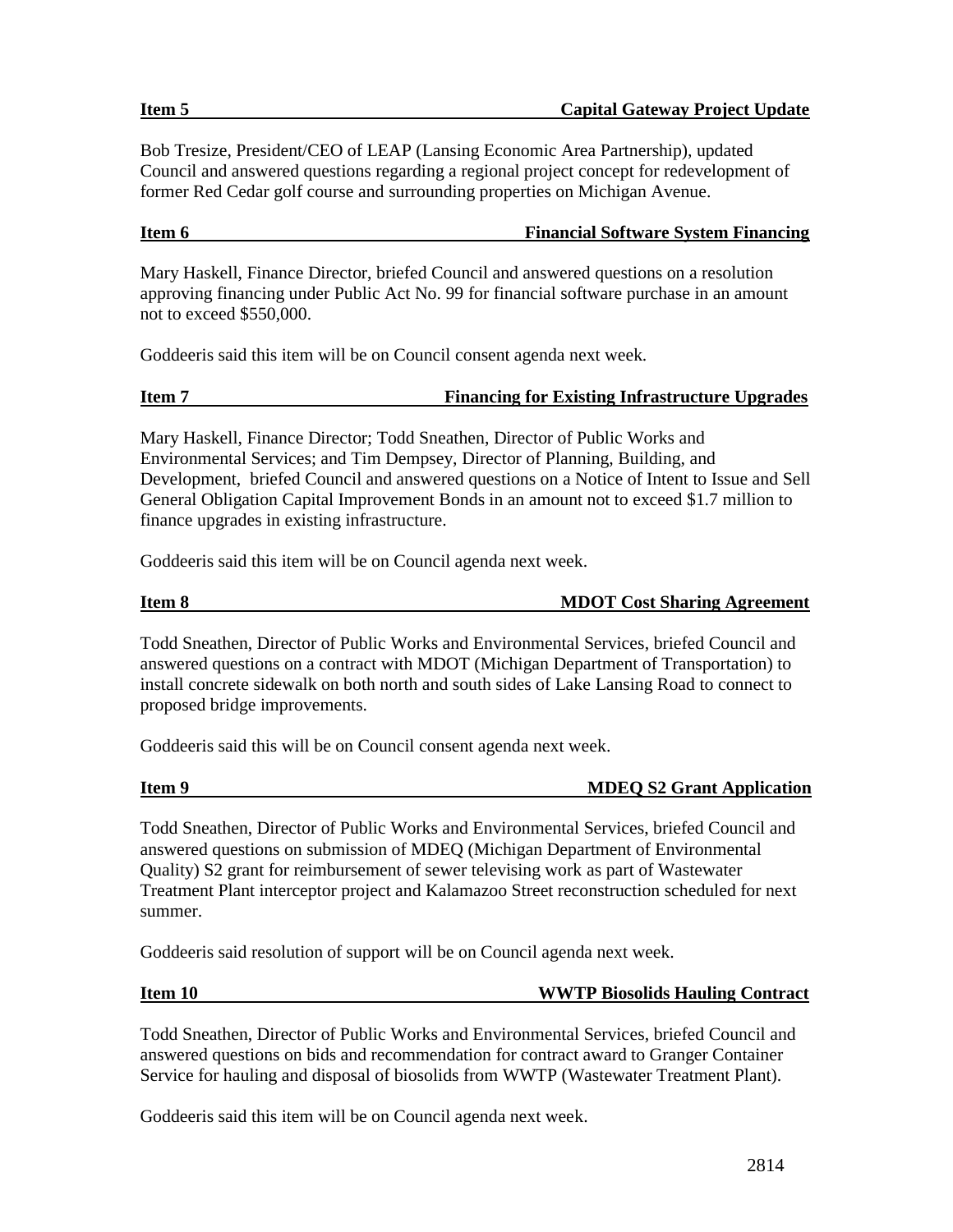Darcy Schmitt, Planning and Zoning Administrator, presented a summary of ongoing discussion concerning the "Nonconforming Use of Buildings" section in the Zoning Code and how it affects rental properties.

Matt Hagan, 927 E. Grand River Avenue, spoke in support of exemption from established restrictions for nonconforming rental property.

Jeff Hudgins, Hudgins Realty, 117 Gunson Street, spoke in support of exemption from established restrictions for nonconforming rental property.

Brian Hagan, 927 E. Grand River Avenue spoke in support of exemption from established restrictions for nonconforming rental property.

Joe Goodsir, 2062 Timberview Drive, Okemos, spoke regarding nonconforming building use.

Al ice Dreger, 621 Sunset Lane, spoke regarding nonconforming building use.

Council discussed density in neighborhoods, intent of Comprehensive Plan, financial reinvestment in structural changes, current consumer desires, strategies to address nonconforming use issues, previous process for permit approval, repercussions of decisions, and need for neighborhood input.

Goddeeris asked Schmitt to identify an area of nonconforming use issues and present findings to Council at October 9 work session.

Erik Altman, 202 Snyder Road, spoke in support of neighborhood consultation on nonconforming building use issues.

## **Item 12 Ordinance No. 1274**

Darcy Schmitt, Planning and Zoning Administrator, briefed Council and answered questions on Ordinance No. 1274; a request from DTN Management to rezone properties at 316 Gunson Street, 400 Gunson Street, and 1130 Beech Street from RM-14, Low Density Multiple-Family Residential, to RM-54, University Oriented Multiple-Family Residential.

Council discussed zoning restrictions and allowances, Comprehensive Plan and density, and design configuration.

Matt Hagan, 927 E. Grand River Avenue, spoke in opposition to Ordinance No. 1274.

Brian Hagan, 927 E. Grand River Avenue, spoke in opposition to Ordinance No. 1274.

Goddeeris said a public hearing will be held October 2, 2012, on Ordinance No. 1274.

## **Item 13 Site Plan and SUP – 2000 Merritt Road**

Darcy Schmitt, Planning and Zoning Administrator, briefed Council and answered questions on an application from Spartan Technology Development, LLC for Site Plan and Special Use Permit (SUP) approval for property at 2000 Merritt Road, to convert a portion of an existing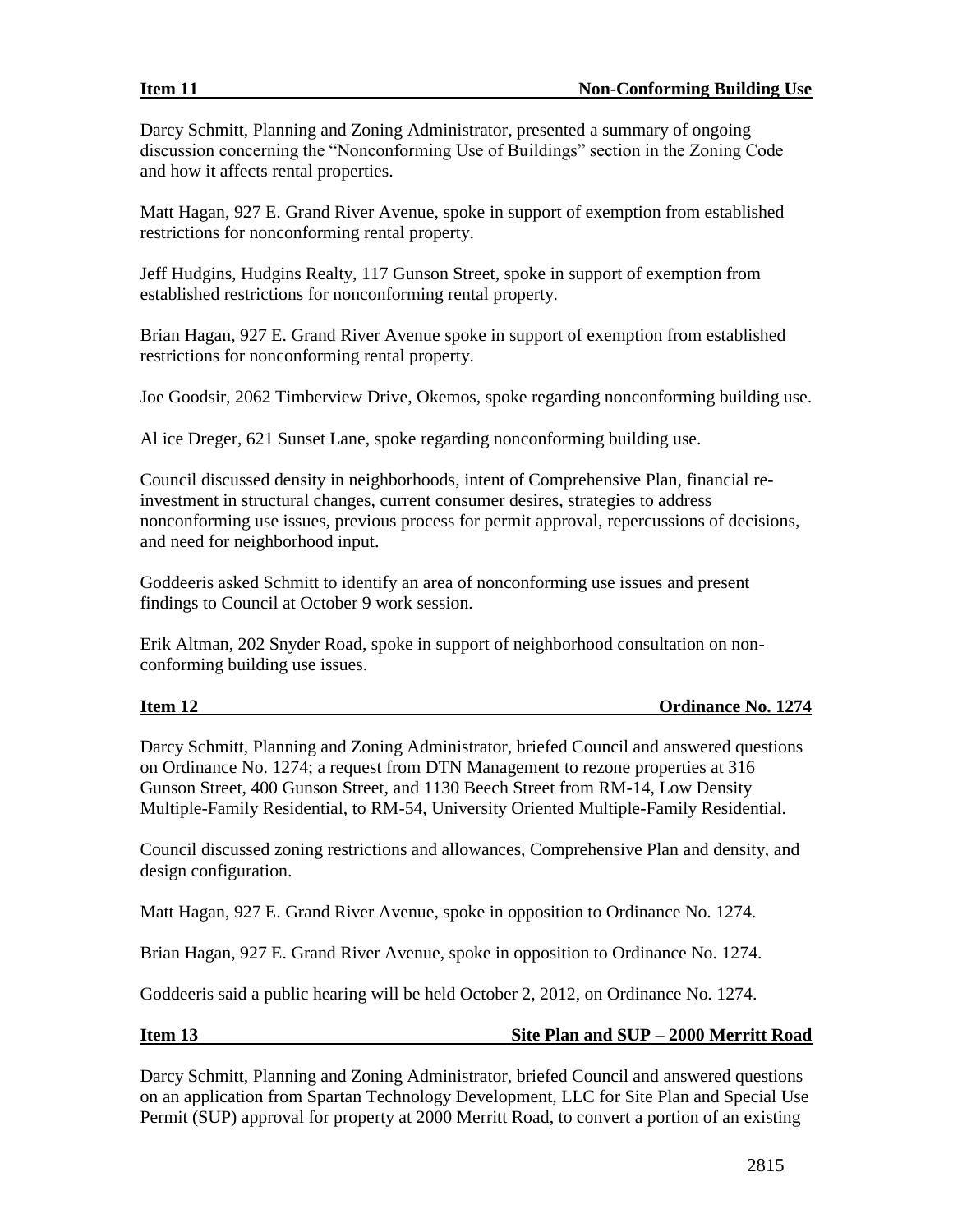office to allow a tasting room and retail sales of products produced by biomanufacturing and distilling operation. The property is zoned OIP, Office Industrial Park District.

Goddeeris said a public hearing will be held October 2, 2012, on this Site Plan and SUP application.

## **Item 14** St. Anne Report

Tim Dempsey, Planning, Building, and Development Director, updated Council and answered questions on St. Anne lofts.

Council discussed C2AE closeout letter, elevator and special inspection issues, and Certificate of Occupancy.

Goddeeris said the latest report and reconsideration of staff presence at each Council meeting will be on Council agenda next week.

## **Item 15 Capital Area Transportation Authority Appointment**

It was moved by Triplett and seconded by Beard to appoint Ralph Monsma to the Capital Area Transportation Authority for a full term ending September 30, 2015.

ALL YEAS MOTION CARRIED

**Item 16** Council Member Reports

Councilmember Beard:

• No Report

Councilmember Loomis:

• No Report

Councilmember Boyle:

• No Report

Mayor Pro Tem Triplett:

• No Report

Mayor Goddeeris:

• No Report

**Item 17 City Manager's Report** 

City Manager George Lahanas:

- Reported on Council of Neighborhood Presidents meeting last evening where he presented the new Neighborhood Partnerships Initiative.
- Said survey results from Marketing Resource Group will be presented at Council meeting next week.
- Said new and newly-promoted firefighters will be introduced at Council meeting next week.